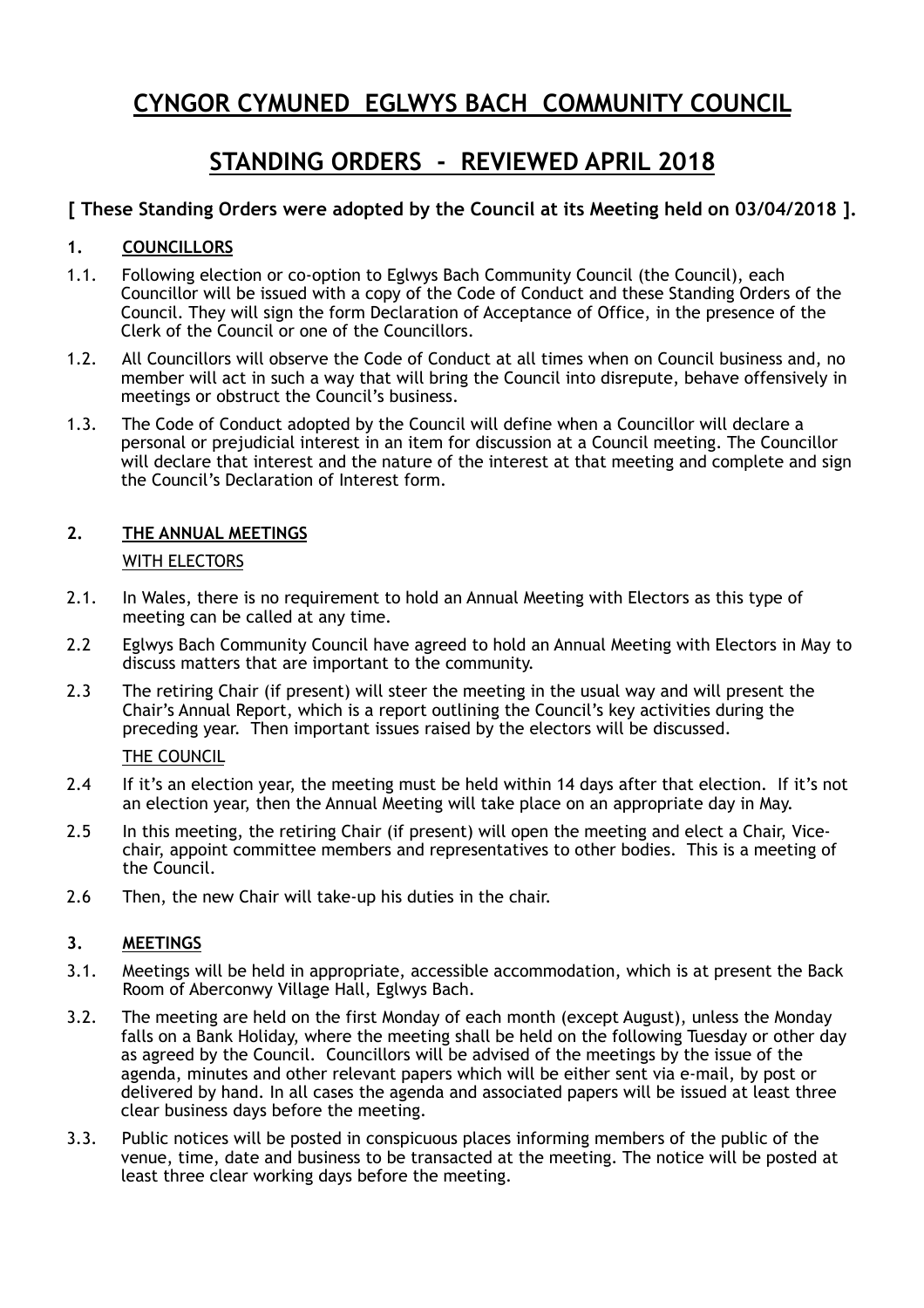- 3.4. Meetings will be open to the public and press but they may be temporarily excluded from the meeting if the business is regarded as confidential.
- 3.5. Members of the public may speak at Council meetings at the discretion of the Chairman of the meeting.
- 3.6. The Agenda for the meeting will be agreed by the Clerk and the Chairman or and Vice Chairman as appropriate. The Agenda will always include an item to enable Councillors to declare an interest(s).
- 3.7 The Council may only take decisions on items clearly specified on the agenda; if agreed by the Chairman, any urgent items which are not on the agenda may be discussed.
- 3.8. The Chairman of the Council will preside at the meeting and will be responsible for the conduct of that meeting. If the Chairman is not present then the Vice Chairman will preside. If they are not present then the first matter on the agenda will be the election of an appropriate Councillor who will chair the meeting. Whoever chairs the meeting will assume the duties of the Chairman for the meeting.
- 3.9. The quorum for the Council will be one third of the total Councillor places but in any case, not fewer than 3. If there be insufficient members present then no business will be transacted and a fresh notice will be issued to reconvene the meeting at a later date.
- 3.10. If at any time during the meeting it ceases to be quorate, then the meeting will be adjourned and any further business carried forward to the meeting when next convened.
- 3.11. Voting at the meeting shall be by a show of hands unless a majority of Councillors want a ballot. Only the proposer and seconder will be recorded in the minutes unless a Councillor requests that their vote is noted. A Councillor may also request that the Clerk records how each Councillor has voted, including abstentions. Any request of this nature will be made before moving on to the next business.
- 3.12. In cases of equal votes the Chairman (or other person presiding) will have a second or casting vote.
- 3.13. Minute of the meeting will be kept by the Clerk or other nominated person in the Clerk's absence. The minutes which are circulated will be draft minutes until they are approved by the full Council at their next meeting and signed by the person presiding at that meeting.
- 3.14. With regard to planning applications if there is a personal interest a statement can be made to the Council meeting but then the person must leave the meeting while discussions take place.

#### 4. **FAILURE TO ATTEND MEETINGS**

- 4.1 Section 85 of the Local Government Act 1972 provides that when a member fails to attend any Council meeting for a period of six months they have effectively resigned from the Council unless a reason for non- attendance has been approved by the Council before the expiry of that period.
- 4.2 If non-attendance for 3 consecutive months arises, the Clerk will write a letter to the said Councillor reminding him/her of their duties to the Community.
- 4.3 In terms of 4.1 above, the Clerk will formally write to the said Councillor informing them of the situation and inviting them to comment on this before confirming that the said seat is effectively vacant.
- 4.4 In terms of 4.3 above, in the absence of any contrary information from the said Councillor the Council will formally declare the seat to be vacant. In this regard, the Clerk will inform the Returning Officer of Conwy County Borough Council of the vacancy so it can be filled either by election or co-option.